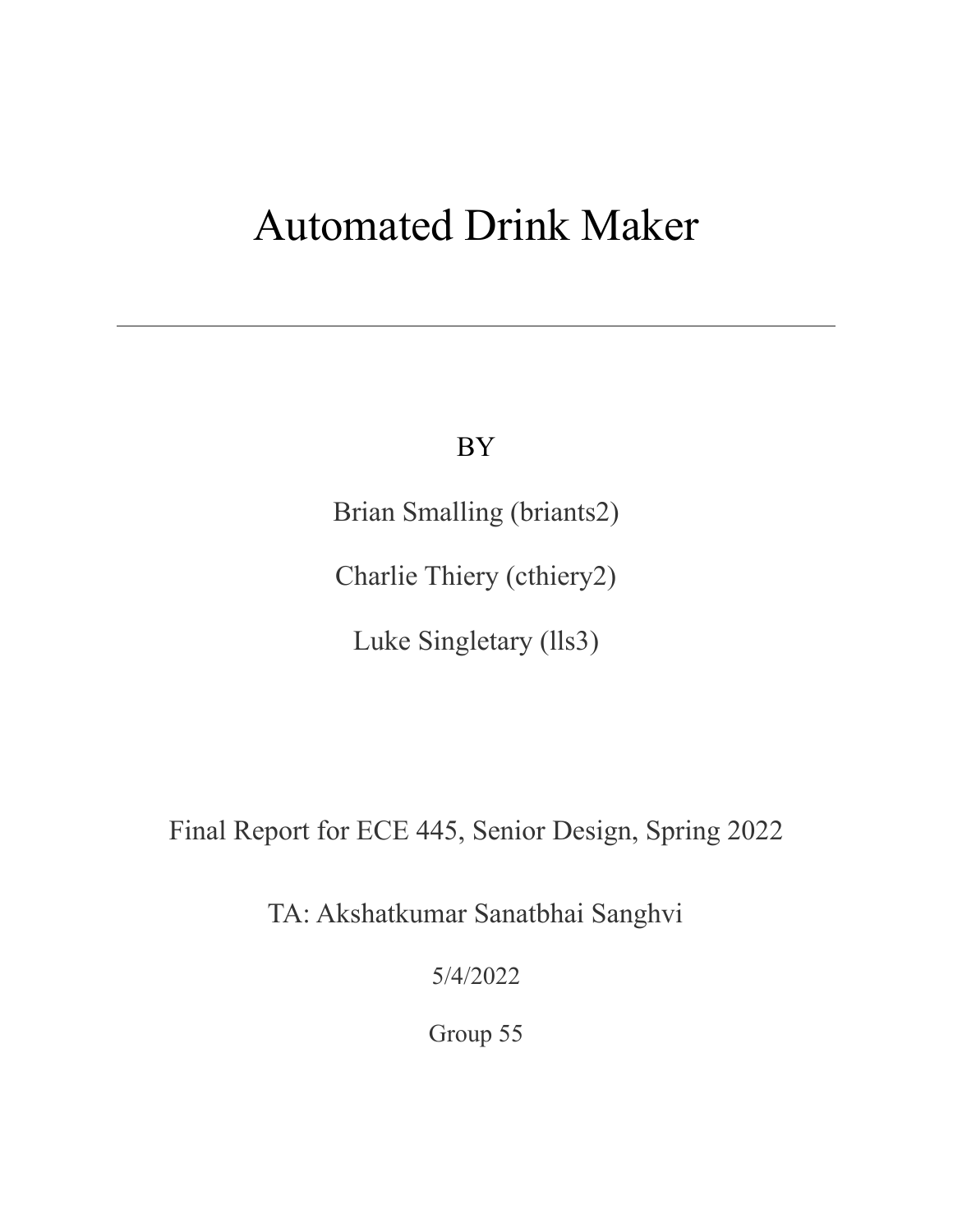# **Abstract**

In this day and age of quarantining, many restaurants, especially on the smaller scale, face issues from a lack of workforce. This has led to work in the design and development of an automated drink maker to help lessen the load on the work staff. The concept is to allow employees to set drinks to be made while they do other work around the restaurant. This saved time will add up the more it is used and lead to a relief of the stress that has been building up on the waiters and waitresses. Our drink maker has a few key goals that it needs to accomplish in order to serve its purpose of cutting down on labor. It needs to be able to be operated wirelessly, it needs to be able to dispense cups, and it needs to be able to fill those cups with the ordered drink. The paper below details the processes and design considerations that went into accomplishing that.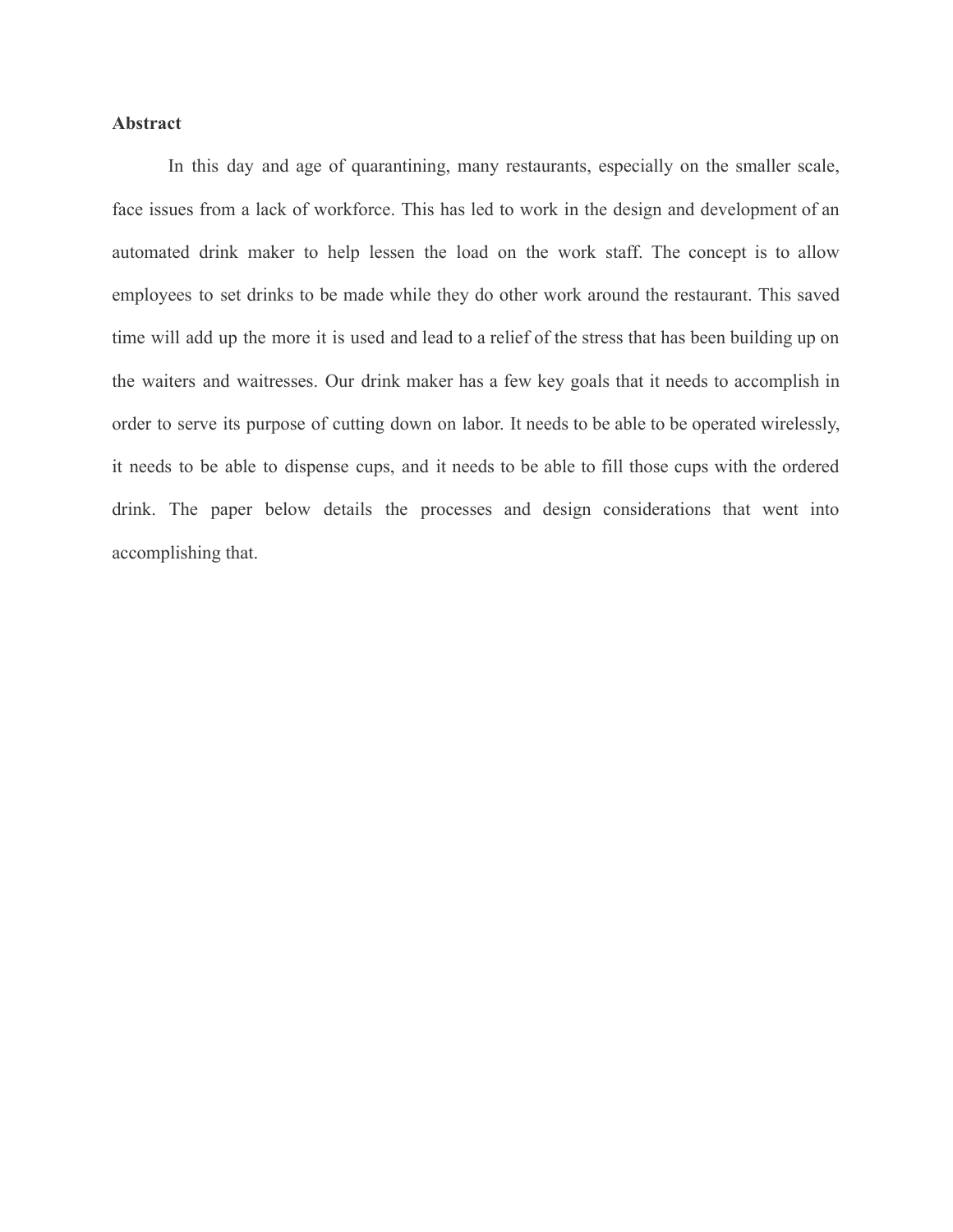# Contents

| 1.               |      |     |  |
|------------------|------|-----|--|
|                  | 1.1. |     |  |
|                  | 1.2. |     |  |
|                  | 1.3. |     |  |
|                  | 1.4. |     |  |
| 2.               |      |     |  |
|                  | 2.1. |     |  |
|                  | 2.2. |     |  |
|                  | 2.3. |     |  |
|                  | 2.4. |     |  |
|                  | 2.5. |     |  |
|                  | 2.6. |     |  |
|                  | 2.7. |     |  |
| 3 <sub>1</sub>   |      |     |  |
| $\overline{4}$ . |      |     |  |
|                  | 4.1. |     |  |
|                  |      | .14 |  |
|                  | 4.3. |     |  |
|                  | 4.4. |     |  |
|                  | 4.5. |     |  |
| 5.               |      |     |  |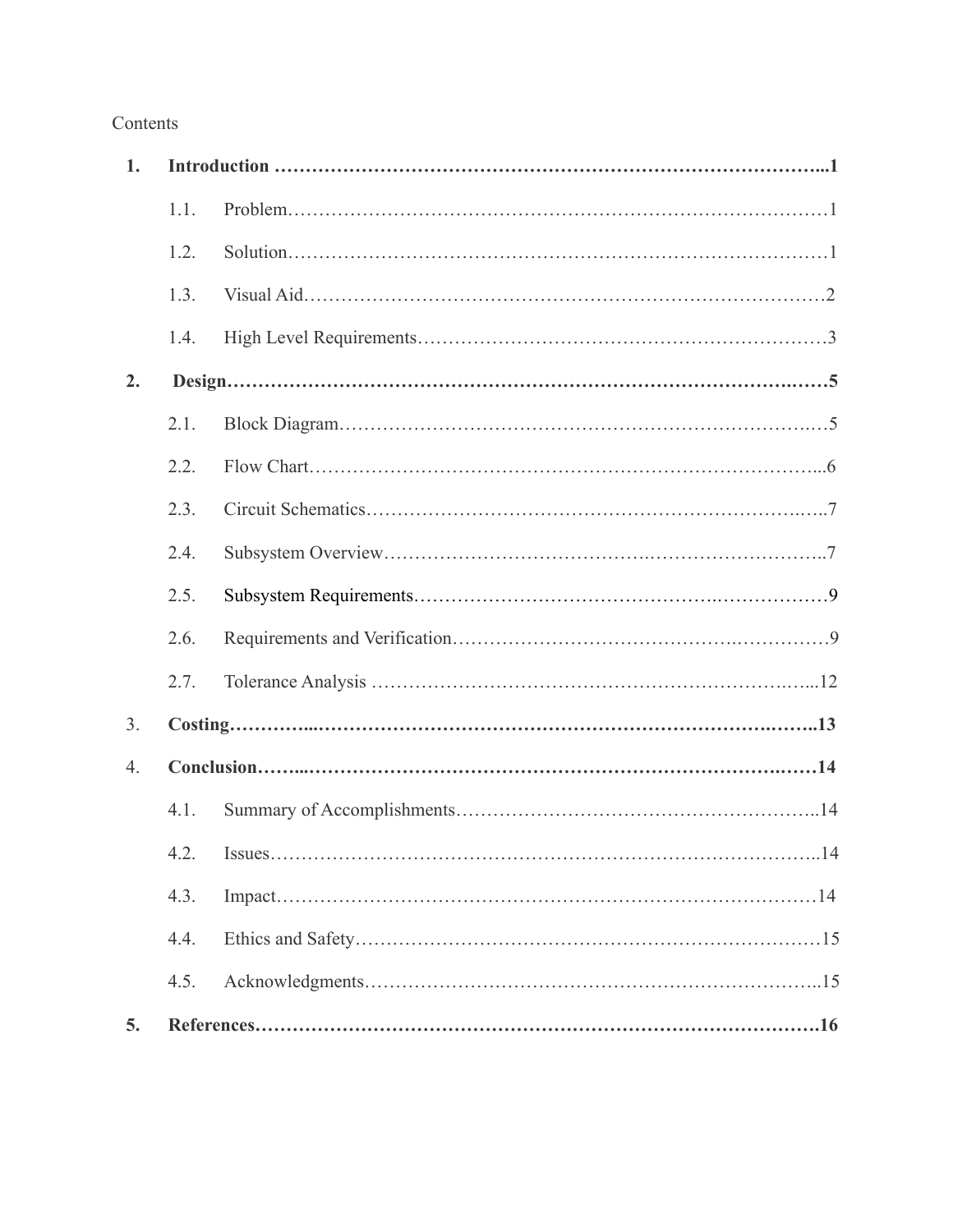#### **1 Introduction**

#### 1.1 Problem:

In many industries, staffing has become a huge problem due to covid, and no area has been impacted more so than the restaurant industry. Even before covid, restaurants would have staffing shortages due to the limited number of people in the job pool, poor retention of these employees, and lack of motivation[1]. Now these problems are even worse due to the pandemic, and these businesses are suffering because of it. The wait times are now much longer at these establishments, and once loyal customers are leaving unsatisfied. This leads to bad reviews and less repeat customers, which severely hurts a company's income in these already tough times. For this reason, a lot of restaurants have permanently closed because of bankruptcy. Something has to change to fix this problem.

#### 1.2 Solution:

Our team has come up with the idea to make a remotely operated autonomous drink maker. This will allow the waiter to put drink orders in while at the table and will free up time for them to help other customers in this newfound free time. With this, the problem of extremely long wait times at restaurants will be greatly reduced.

- 1. Once the process is started, a series of two motors is used to hold up and dispense cups onto the rotating table.
- 2. The rotating table is controlled by the microcontroller. The table is timed to move to each of our three positions. Once the loading and filling of the cup is complete the rotating table will move the cup to the unloading area.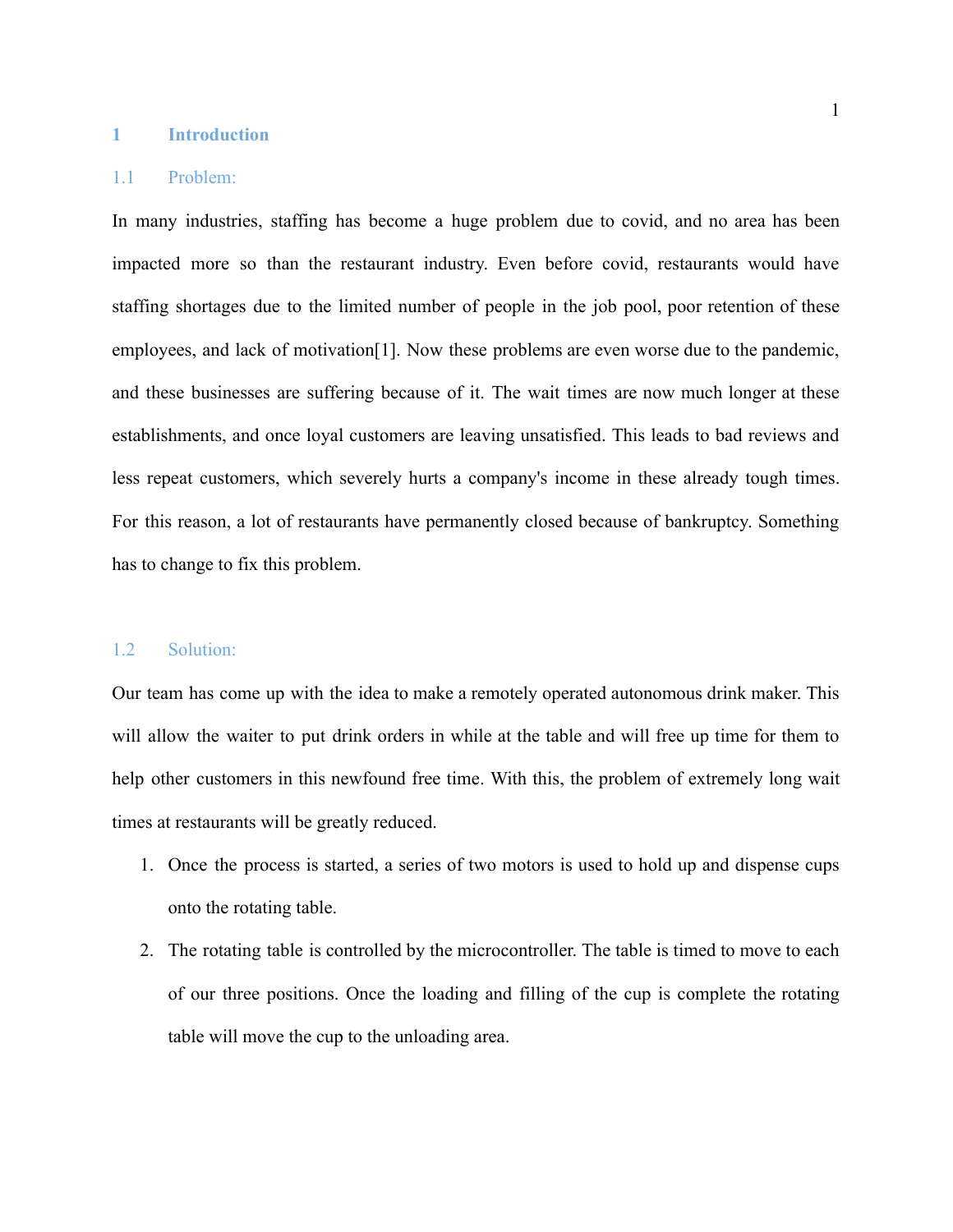- 3. The filling system for the machine is a gravity fed dispenser that will be operated by two solenoid valves. These valves are connected to the microcontroller to make sure they are being operated correctly. The microcontroller has control over the timing for the solenoid valves so that each cup is given the exact same amount of liquid.
- 4. The microcontroller for this device is in charge of controlling the precise timing that will be needed for each component of our project. It also is responsible for dispensing the correct drink.
- 5. The Bluetooth device for our project has a receiver to relay the data from the phone to the microcontroller, and a sender that will be transmitting the input from the commands given on the phone.
- 1.3 Visual Aid:





Shown above in Figure 1 is the final build of the Automated Drink Maker.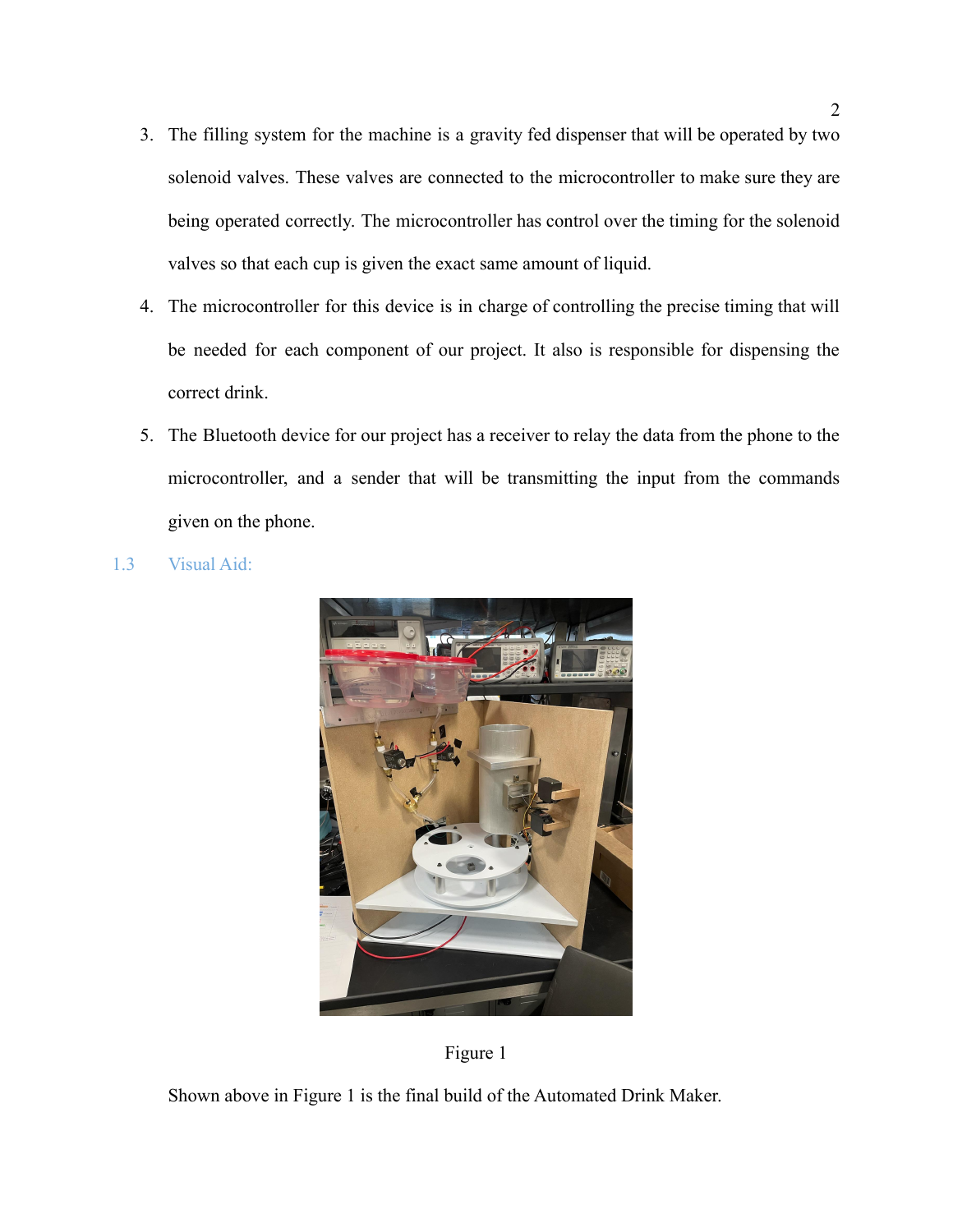

## Figure 2

This rotary table above in figure 2 was a preliminary design created in OpenSCAD in order to better visualize what it might look like when built. It's not the final design, but it was used as inspiration for the final product.

# 1.4 High Level Requirements:

The first thing that our machine has to do is drop cups one at a time on the rotating table. We used two servos to do this, one to hold the cups and the other to push the bottom one-off. Without this, we won't have cups to fill.

The next requirement is that our rotating table has to move the cups properly. First, it has to move an empty cup under the nozzle on the dispenser. Then, once the cup is full, the table must rotate the cup out of the way in order to make room for the next one. This is also where the full cups can be picked up.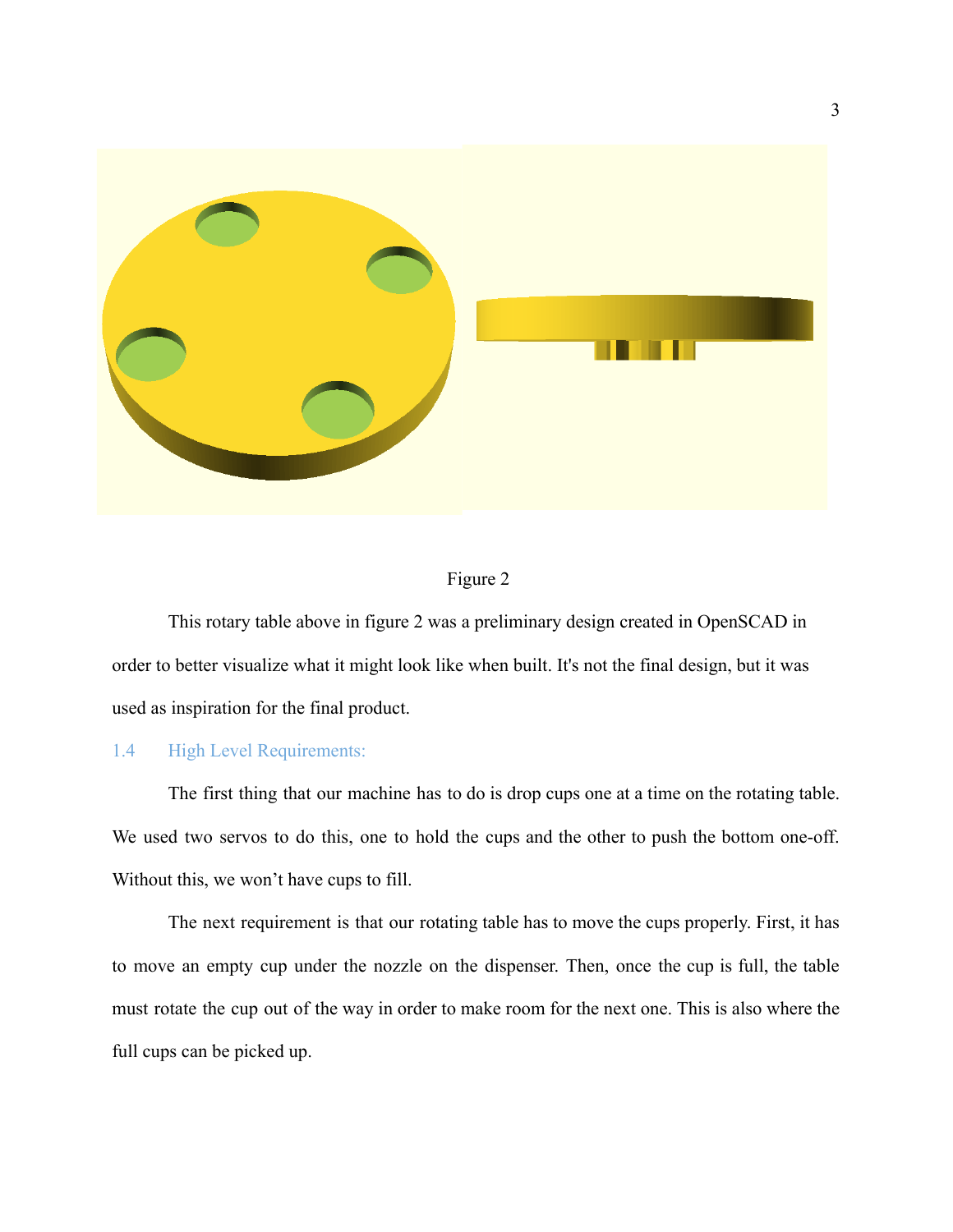The dispenser must give the correct amount of soda at the right time. The cup needs to be 50% +/- 5% full once done, and the soda must correspond to the one selected on the remote. If the machine dispenses at the wrong time, it could spill soda everywhere, so the timing needs to be correct too.

The Bluetooth chip needs to be able to communicate with the microcontroller. This is how we select the drink that we want, so if this doesn't work nothing will. Pressing the button on the remote should dispense the corresponding drink into a cup.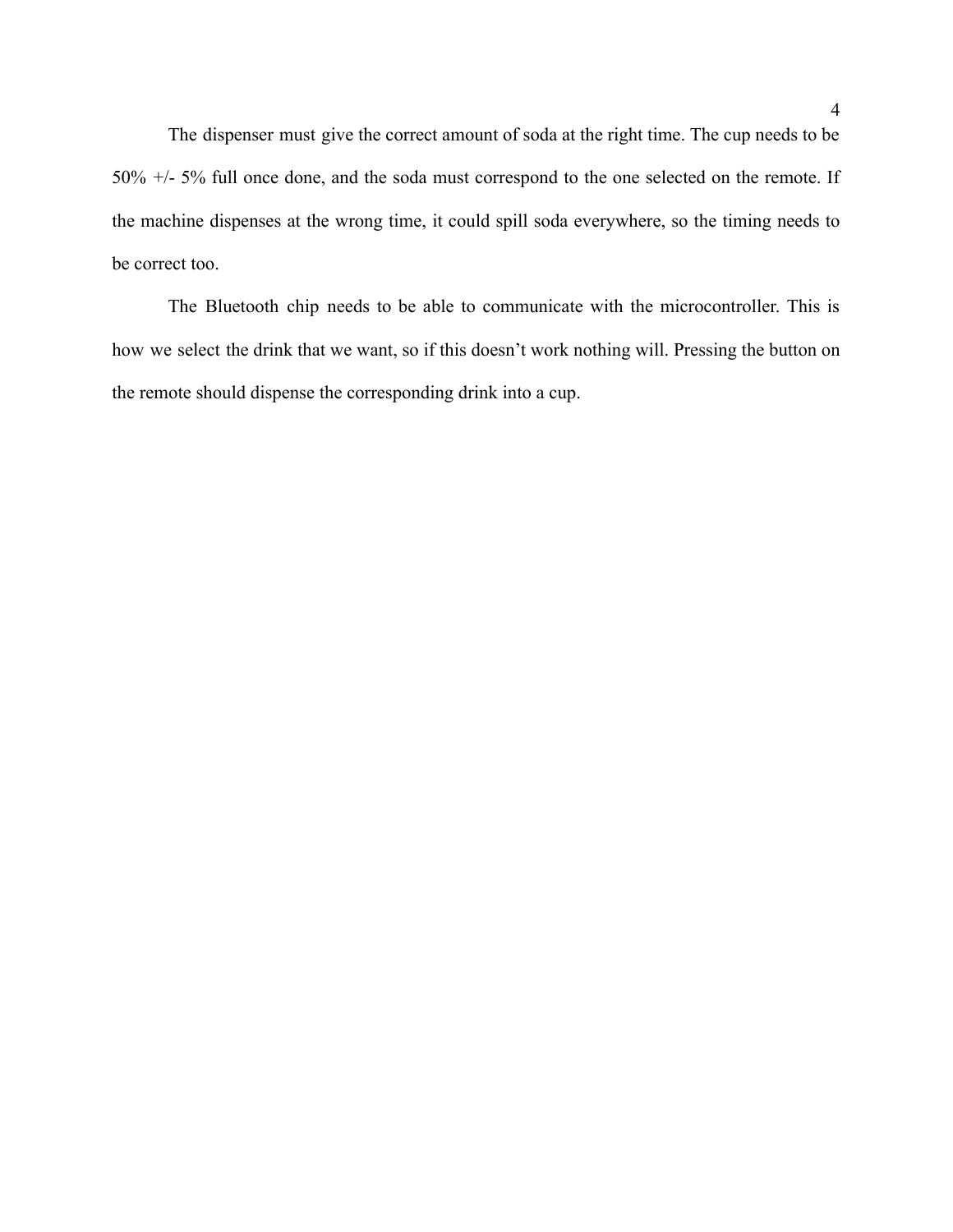#### **2 Design**

#### 2.1 Block Diagram:





The block diagram in Figure 3 above shows the final block diagram that represents our machine. The microcontroller and bluetooth module are powered by 5V power, while the motors are run on 12V DC power. The microcontroller runs our code and tells each individual motor what to do at what time, after being given a selection from the phone app. The phone pairs over Bluetooth with our wireless module, and controls the whole operation from there.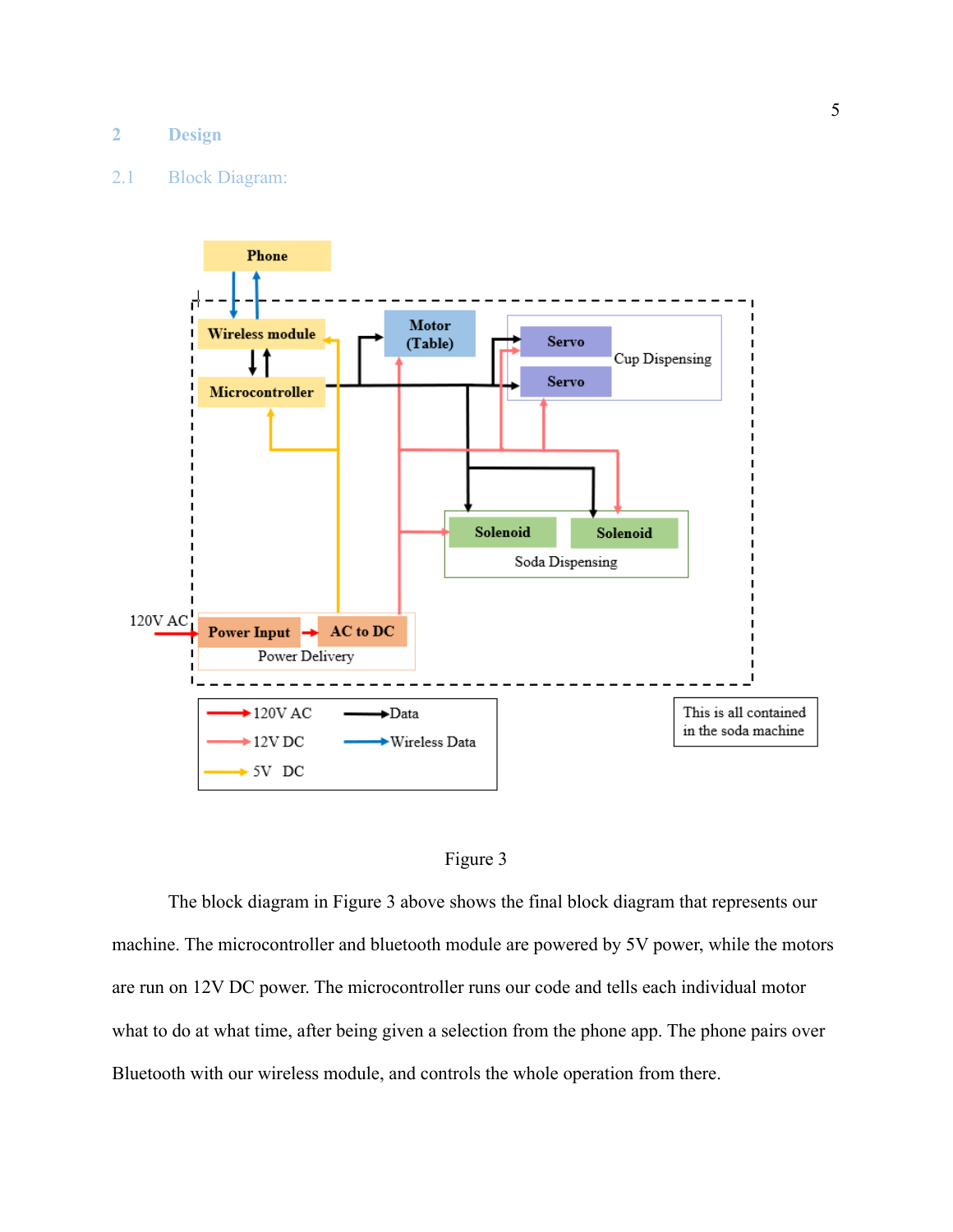#### 2.2 Flow Chart:





This flowchart in figure 4 above is used to show the process the machine goes through from the press of a button. The machine starts by receiving the button press from the wireless module, which now comes from a phone as opposed to a controller. Then based on what the input was, it will drop a cup and dispense the desired liquid after it has rotated into position. It then ends by rotating the cup into the waiting position of the table. It's a pretty simple code to run, and it does the job well.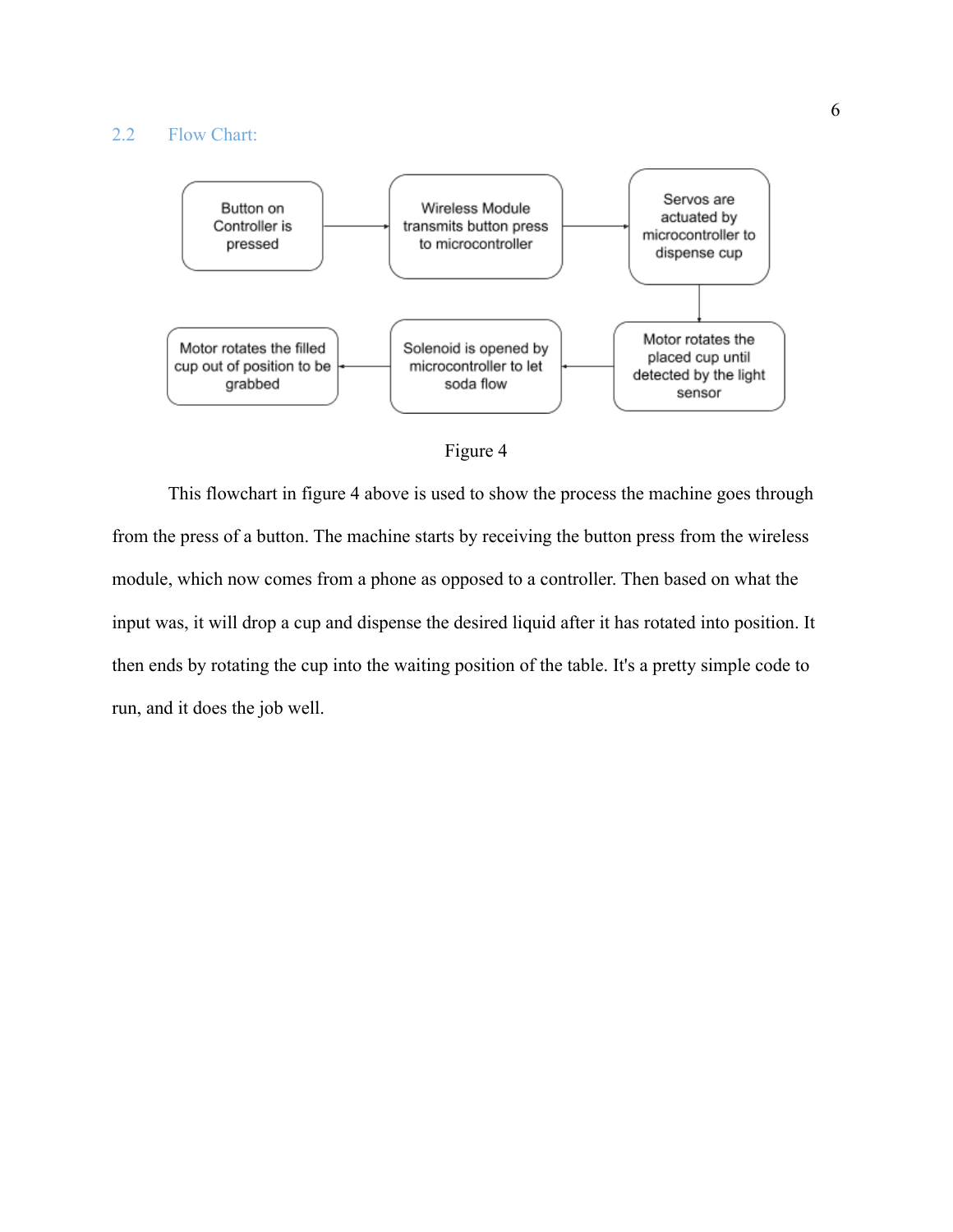## 2.3 Circuit Schematics





Figure 5 above shows our original circuit schematics that were used throughout the entirety of our project. As seen though there are some aspects of our design in it that we ended up not using in the end. Such as the photosensor, the Picaxe chip, and our own remote. The remote was not able to be complete since we were unable to get a proprietary part to code it so we ended up using an android phone app. The Picaxe chip's driver was not compatible with any of our computers so we made the decision to use an Arduino red board to perform its tasks. Lastly, the photo sensor was not added due to it not being able to detect the clear cups that we were using for our project.

## 2.4 Subsystem Overview:

1. The power delivery subsystem's purpose is to provide power to the actual soda machine. It consists of a power input to take 120V AC from a wall outlet, which is then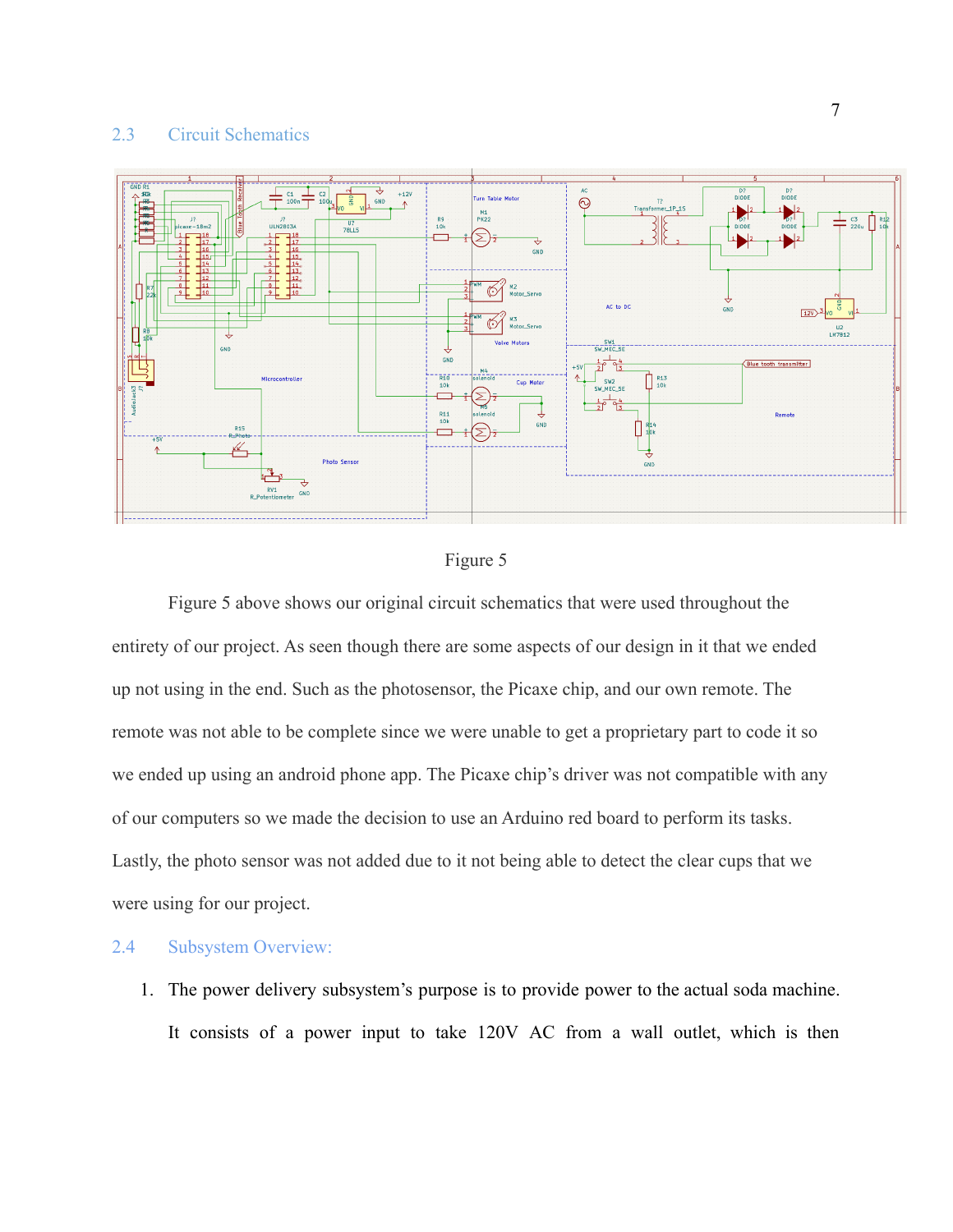transformed to 24V AC. That is then is paired with a rectifier to change the AC input to DC output for the rest of the components in the machine to run off of.

- 2. The wireless component is accomplished using Bluetooth connected to a phone. An android phone can pair with our device, and send commands to it wirelessly to dispense multiple drinks[7].
- 3. The microcontroller gets power from the power delivery subsystem and receives data from bluetooth over serial input. It uses that data to determine when to dispense a cup, when to move the conveyor, and when to dispense the soda. It will be the brain of the machine and have a hand in every aspect of the machine short of the power delivery.
- 4. The cup dispensing subsystem has power given to it in order to run the two servos to dispense the cups. One motor drops the bottom cup onto the table, and the other holds the rest of the stack up so that we don't drop more than one cup. The servos are timed and controlled by the microcontroller through PWM so that it works every time.
- 5. The rotating table takes data from the microcontroller in order to know when it should start moving after the cup has been placed on it. Then, it moves the cup underneath the soda fountain waiting for the proper amount of soda to be dispensed. After the soda has stopped, it can then continue moving the cup around, and it can wait there to be taken by the user.
- 6. The soda dispensing subsystem is the final one. It is turned on when needed by the microcontroller, and uses solenoids in order to dispense soda into the cup placed underneath it by the conveyor belt. There will be a timer in order to know when the solenoids should turn off to stop dispensing the soda. There are two solenoids total, one for each drink to be served by the soda machine.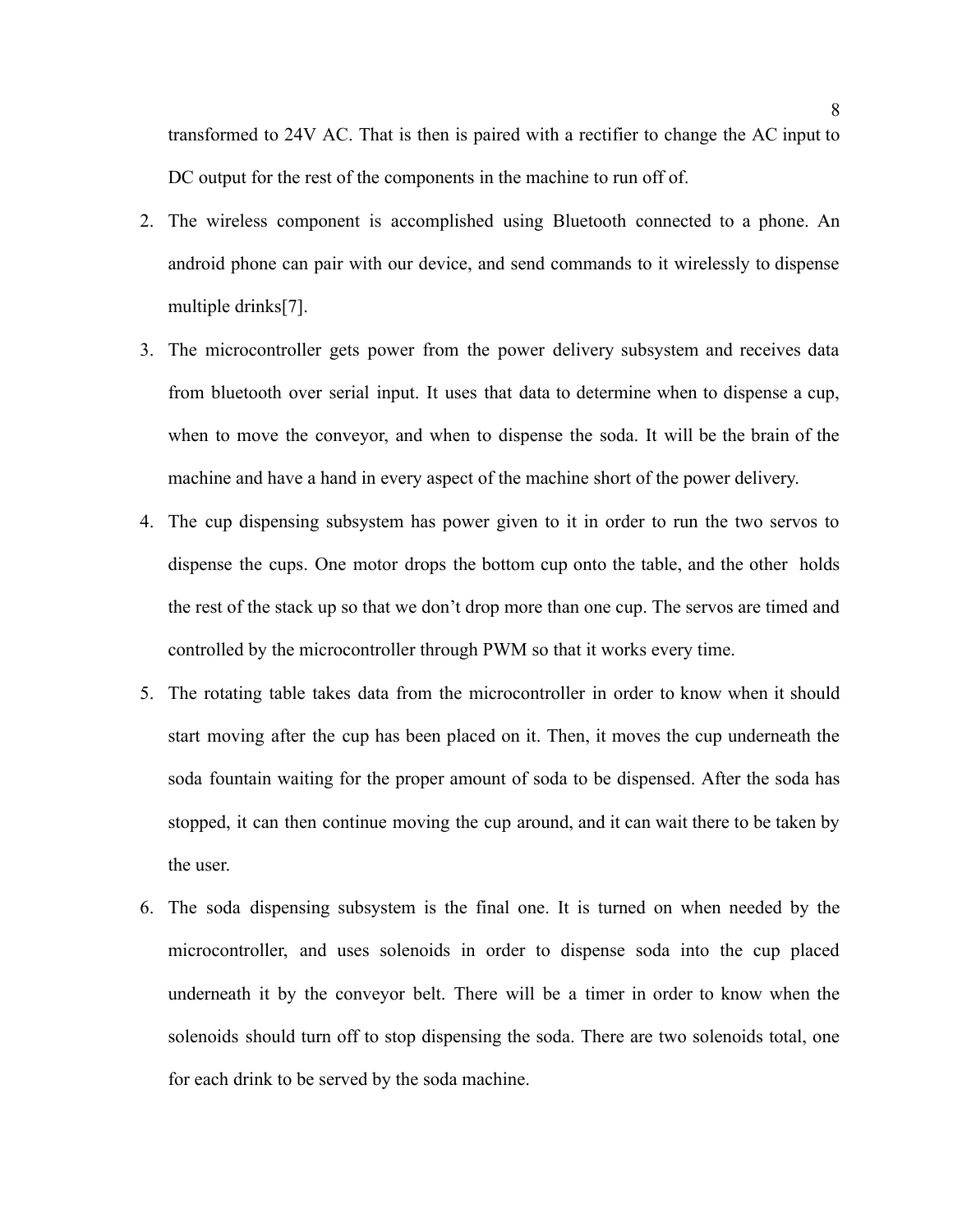#### 2.5 Subsystem Requirements:

- 1. The cup dispenser must be able to dispense one cup at a time without dropping the whole stack. If anything other than one cup came out, we counted it as a failure. There are two servos to do this, one to drop the bottom cup, and another to support the rest of the stack. All the movements are done by servos controlled by the microcontroller.
- 2. The rotating table must move the cups to the correct positions at the correct time. A cup is placed on it by the cup dispenser, and from there the table has to move the cup under the nozzle to have soda dispensed into it. After it is filled, the cup turns further around the table and is able to be picked up from there.
- 3. The soda dispenser must be able to dispense the correct soda into the cup. The microcontroller needs to know which soda to dispense, and then open a valve to allow the correct amount of soda into the cup so that it is full but not overflowing.
- 4. We need to be able to connect to the dispenser with a phone. Without this, nothing will work, as we will have no way to control the machine, rendering it useless. The phone must be able to connect over distance and transmit data back and forth to the dispenser.

# 2.6 Requirements and Verifications

| <b>Wireless Communication</b>                                                                                                                                                                      |                                                                                                                                                                                                                          |  |  |  |
|----------------------------------------------------------------------------------------------------------------------------------------------------------------------------------------------------|--------------------------------------------------------------------------------------------------------------------------------------------------------------------------------------------------------------------------|--|--|--|
| Requirements                                                                                                                                                                                       | Verification                                                                                                                                                                                                             |  |  |  |
| 1. Machine dispenses cup from button<br>press<br>2. Table waits for cup then moves into<br>proper position<br>3. Correct soda is dispensed in proper<br>amount based on which button is<br>pressed | 1. Verification for 1<br>a. Verified output voltage of 5V<br>is outputted using multimeter<br>2. Verification for 2<br>a. Verified output voltage of 12V<br>is outputted using multimeter<br>b. Verified voltage appears |  |  |  |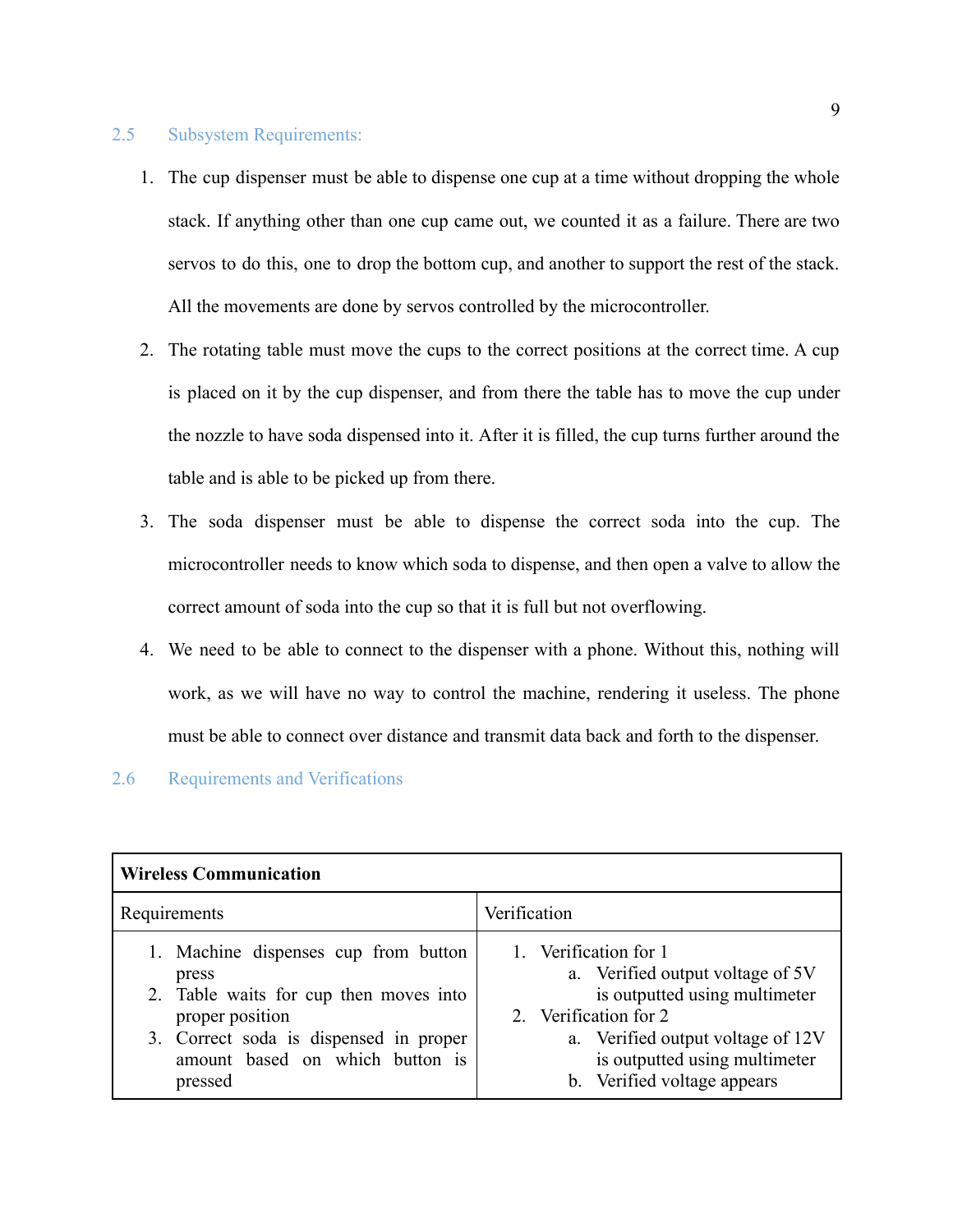| shortly after cup has landed in<br>at least 3 seconds<br>3. Verification for 3<br>a. Verified output voltage of 12V<br>is outputted using multimeter<br>b. Verified voltage appears for<br>enough time for cup to be 50% |
|--------------------------------------------------------------------------------------------------------------------------------------------------------------------------------------------------------------------------|
| $+/- 5\%$ filled                                                                                                                                                                                                         |
|                                                                                                                                                                                                                          |

Table 1

| <b>Cup Dispensing</b>                                             |                                                                                                                                                                                                                                                                                                                                                                                                                          |  |  |  |
|-------------------------------------------------------------------|--------------------------------------------------------------------------------------------------------------------------------------------------------------------------------------------------------------------------------------------------------------------------------------------------------------------------------------------------------------------------------------------------------------------------|--|--|--|
| Requirements                                                      | Verification                                                                                                                                                                                                                                                                                                                                                                                                             |  |  |  |
| Only one cup is dispensed at a time<br>and lands in slot of table | 1. Verification for 1<br>a. Applied voltage pulse of 5V to<br>lower servo to release cup<br>verifying that it lands in slot<br>b. Applied same voltage pulse to<br>close the prior servo<br>c. Applied same voltage pulse to<br>open top servo and lower cups<br>to the bottom servo<br>d. Applied same voltage pulse to<br>close the upper servo<br>e. Ran multiple times to see<br>consistency of dispensing<br>system |  |  |  |



| <b>Soda Dispensing</b>                                                                                                                                                         |                                                                                                                                                                                                                                                                                                              |  |  |  |
|--------------------------------------------------------------------------------------------------------------------------------------------------------------------------------|--------------------------------------------------------------------------------------------------------------------------------------------------------------------------------------------------------------------------------------------------------------------------------------------------------------|--|--|--|
| Requirements                                                                                                                                                                   | Verification                                                                                                                                                                                                                                                                                                 |  |  |  |
| 1. Able to differentiate which soda is<br>dispensed<br>2. Soda is dispensed in order to fill cup<br>$50\% +1.5\%$ of the way to the top<br>Soda does not leak<br>$\mathcal{E}$ | 1. Verification for 1<br>a. Applied voltage of 12V to<br>solenoid to make sure the<br>desired soda is the one let out<br>b. Went back and forth checking<br>for consistency<br>2. Verification for 2<br>a. Determined a rough time guess<br>to fill cup volume to $50\%$<br>b. Tested and refined time value |  |  |  |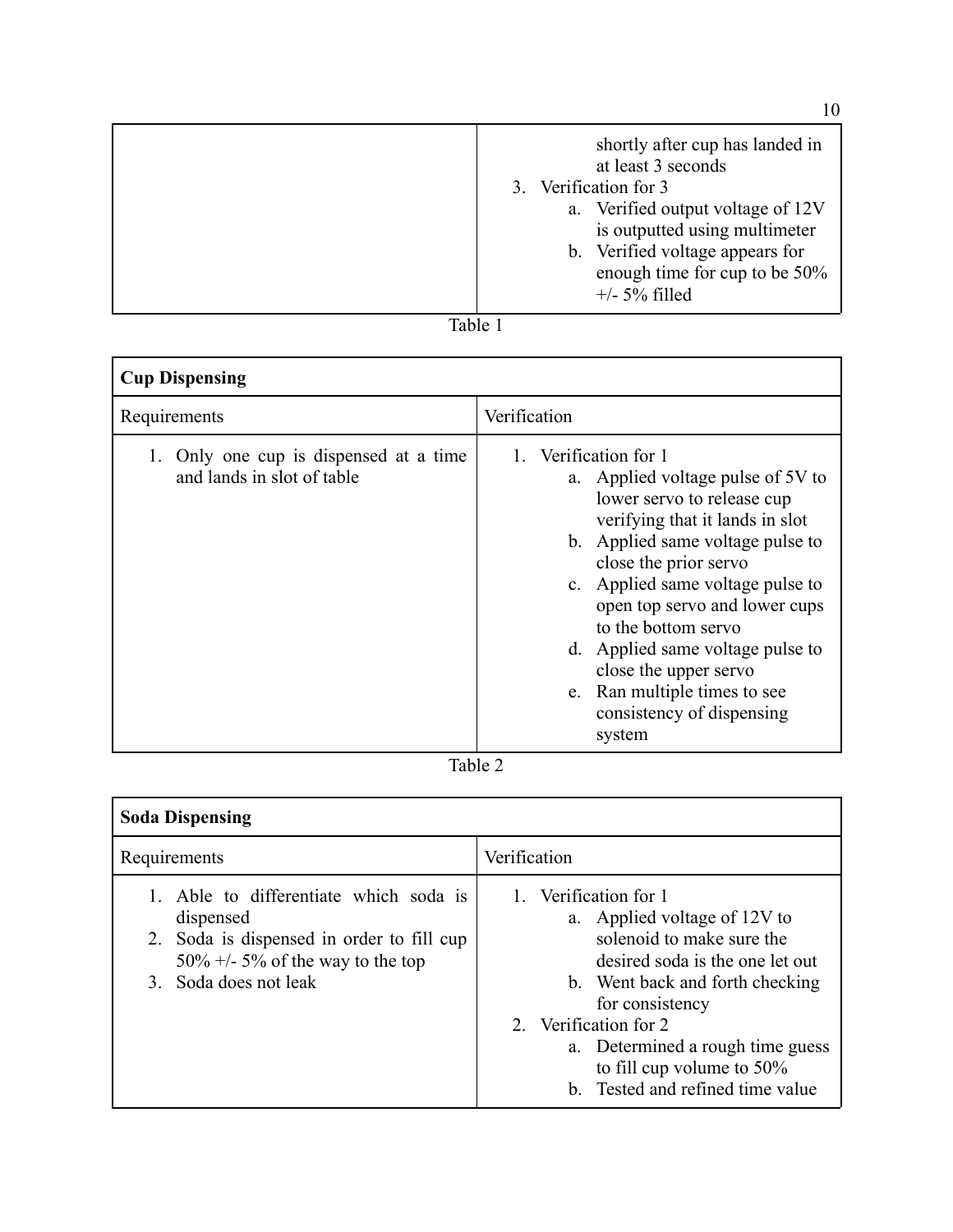| using graduated cylinder to get<br>closer to an average of 50%<br>c. Repeated for the other soda<br>3. Verification for 3<br>a. Filled containers as much as<br>possible to create max possible |  |
|-------------------------------------------------------------------------------------------------------------------------------------------------------------------------------------------------|--|
| strain on solenoid valves<br>b. Found time needed after<br>dispensing for dripping soda to<br>leave the tubing                                                                                  |  |

# Table 3

| <b>Table</b>                                                                                                                                                           |                                                                                                                                                                                                                                                                                                                                                                                           |  |  |  |
|------------------------------------------------------------------------------------------------------------------------------------------------------------------------|-------------------------------------------------------------------------------------------------------------------------------------------------------------------------------------------------------------------------------------------------------------------------------------------------------------------------------------------------------------------------------------------|--|--|--|
| Requirements                                                                                                                                                           | Verification                                                                                                                                                                                                                                                                                                                                                                              |  |  |  |
| 1. Table can hold the cup and keep it<br>from falling or spilling<br>2. Table rotates once cup is filled with<br>next slot in position for next cup to be<br>dispensed | 1. Verification for 1<br>a. Dispensed cups using cup<br>dispensing method stated<br>above<br>b. Ran table with unfilled cup<br>viewing how stable it is<br>c. Repeated b with a filled cup<br>2. Verification for 3<br>a. Used timing from soda<br>dispensing verification<br>b. After rotation was complete,<br>repeated verification 1 to<br>ensure it has rotated the proper<br>amount |  |  |  |
|                                                                                                                                                                        |                                                                                                                                                                                                                                                                                                                                                                                           |  |  |  |

Table 4

| <b>Power Delivery</b>                                                                                        |                                                                                                                                   |  |  |  |
|--------------------------------------------------------------------------------------------------------------|-----------------------------------------------------------------------------------------------------------------------------------|--|--|--|
| Requirements                                                                                                 | Verification                                                                                                                      |  |  |  |
| 1. AC to DC converter can provide the<br>$12V +10\%$ necessary to power the<br>separate parts of the machine | 1. Verification for 1<br>a. Measured output voltage with<br>reference to ground using a<br>multimeter to verify $12V +$ /-<br>10% |  |  |  |
| $T = 1.1$                                                                                                    |                                                                                                                                   |  |  |  |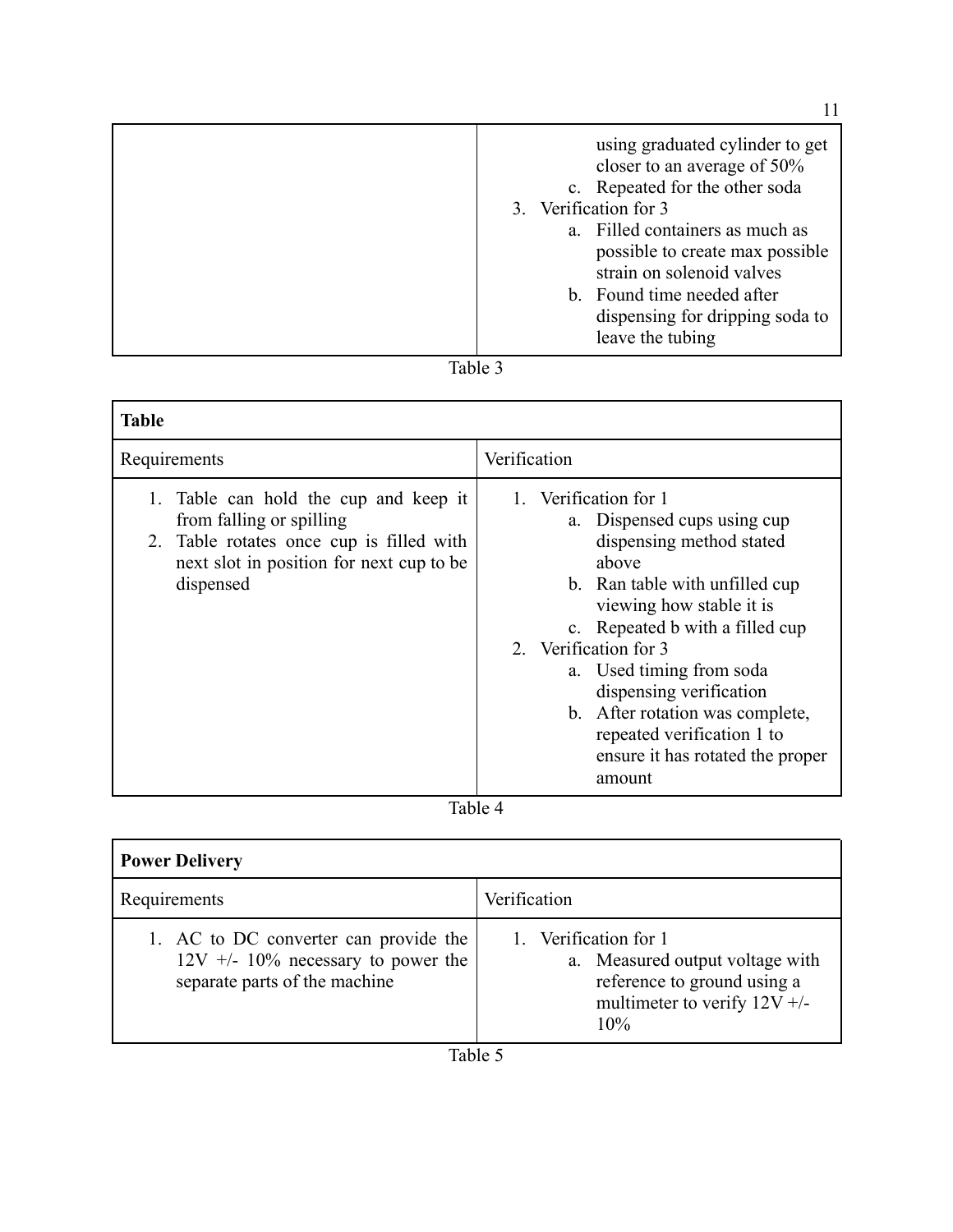#### 2.7 Tolerance Analysis:

There are a lot of aspects to this project that could break the whole thing. If the remote doesn't work, we won't be able to dispense any soda. If the cup dispenser doesn't work, we won't have any cups to fill. If the table doesn't work, the cups won't be in position to be filled by the machine. If the dispenser doesn't work, we may overfill the cup or not fill it enough. We could also dispense the wrong drink, which would also be a failure.

The vast majority of these errors will be solved with proper coding. A lot of it comes down to timing, which electronics can do very well when designed correctly. Making sure this works will be the hardest part of the project, but we are confident that it will be done.

Our product will have a large focus on consistency across uses. We want it to dispense the same amount of soda into a cup every time, at the right time. To test this, we will be looking at the fill level of the cup after the soda is dispensed. We will check to make sure that the level stays near the top of the cup every time, at approximately 95% full. If we need to be more precise, we can always check the exact volume using a graduated cylinder. Other testable components are simple "yes or no" questions, such as if the cup is dispensed properly, does the machine dispense the correct soda, does the soda fill the cup, or pour onto the floor. Making sure the table rotates correctly will also be tested, but again that's really only yes or no.

Unit testing can be done with oscilloscopes and multimeters on individual parts. Motors are driven at 12V, so we can measure the voltage along those lines to make sure they are active at the right times. This can be used to test the solenoids and DC motor for the table. The servos are driven by a PWM signal, so we will use an oscilloscope to measure the signal.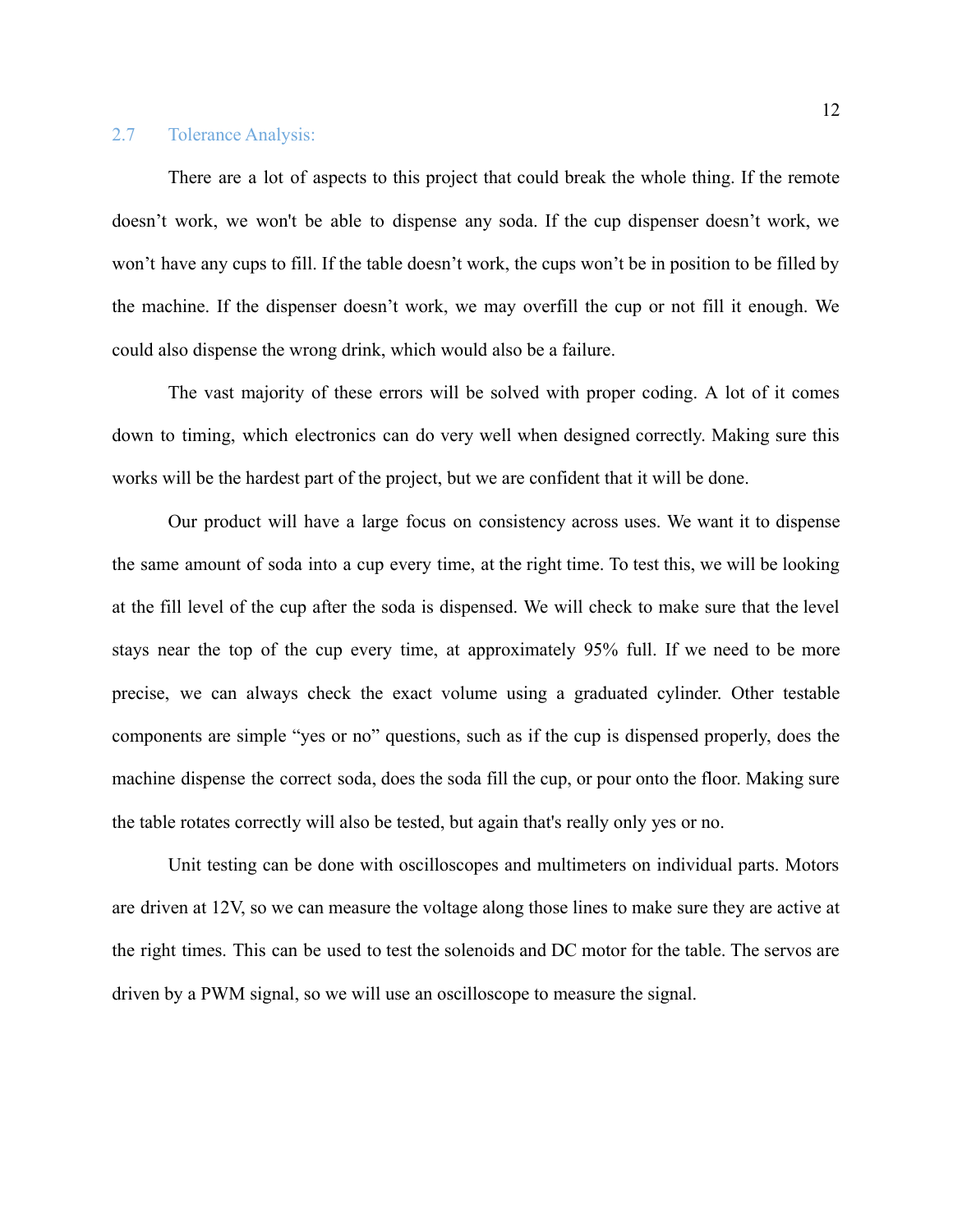# **3 Costs**

| Part                                | Price (\$) | Quantity       | Total (\$) |
|-------------------------------------|------------|----------------|------------|
| Picaxe 18M2                         | 6          | $\overline{2}$ | 12.00      |
| DC Table Motor                      | 6.50       | $\overline{2}$ | 13.00      |
| <b>HiTec Servos</b>                 | 13.54      | $\overline{2}$ | 27.08      |
| Photodiode                          | 0.12       | $\mathbf{1}$   | 0.12       |
| Solenoids                           | 9.45       | $\overline{2}$ | 18.90      |
| <b>AC Power Cable</b>               | 3.69       | $\mathbf{1}$   | 3.69       |
| Perforated Solder Board             | 1.43       | $\mathbf{1}$   | 1.43       |
| $220 \mu F$ Capacitor               | 0.58       | $\mathbf{1}$   | 0.58       |
| 100 μF Capacitor                    | 0.50       | $\mathbf{1}$   | 0.50       |
| <b>ULN2803 10 Pack</b>              | 8.95       | $\mathbf{1}$   | 8.95       |
| <b>Surface Mount Resistor Pack</b>  | 6.49       | $\mathbf{1}$   | 6.49       |
| 120-24V Transformer                 | 16.99      | $\mathbf{1}$   | 16.99      |
| <b>Surface Mount Capacitor Pack</b> | 8.99       | $\mathbf{1}$   | 8.99       |
| L7805CV 10 Pack                     | 9.45       | $\mathbf{1}$   | 9.45       |
| 18 Pin DIP Socket 10 Pack           | 9.50       | $\mathbf{1}$   | 9.50       |
| 10K Ohm Resistor                    | 2.31       | 10             | 23.10      |
| <b>Total</b>                        |            |                | 160.77     |
|                                     | Table 6    |                |            |

- Labor [3]:
	- Computer Engineer (1 person)
		- $\blacksquare$  \$47/hour \* 80 hours to complete \* 1 person: \$3760
	- Electrical Engineer (2 people)
		- \$38/hour \* 80 hours to complete \* 2 people: \$6080
	- Total Labor: \$9840
- Totals:
	- $\circ$  \$9840 + \$160.77 = \$10,000.77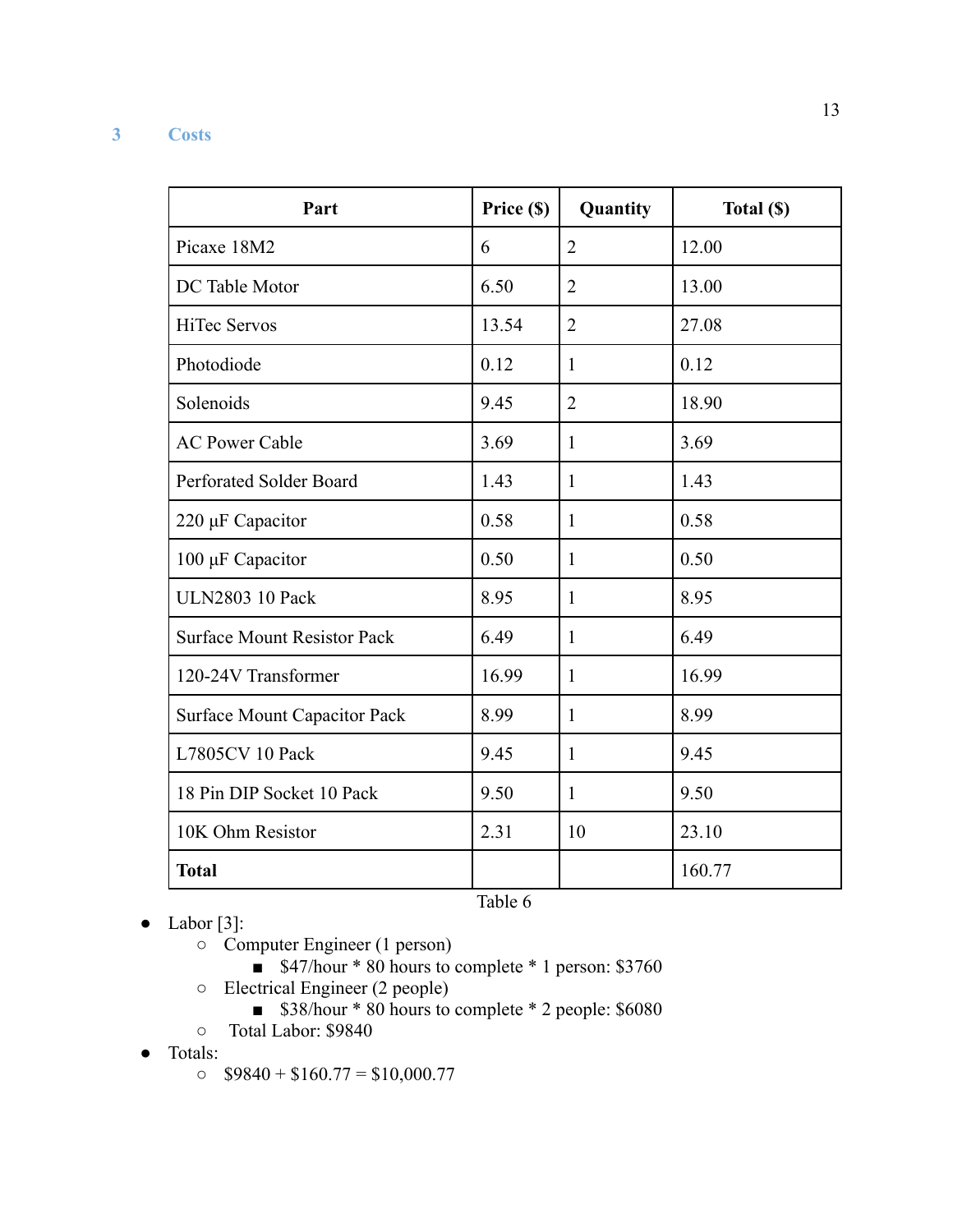#### **4 Conclusion**

#### 4.1 Summary of Accomplishments

Overall, the project was a success and worked as intended. You can connect a phone, and operate the machine consistently from there remotely. The cup dispenser works consistently, the table spins to the correct position, and the solenoids always dispense the correct drink. While the back end of the project may have been imperfect, the front end is working as initially designed and serves its purpose well.

#### 4.2 Issues and Future Solutions

There are a few questions that still remain though, even after the success of our project. Because we couldn't build our remote as intended, an android phone is needed to operate the machine, leaving all iPhone users without a way to run the machine. This is easily solved by building the remote initially designed. Another potential issue is in the play that the table motor has. It could potentially stop in a small range instead of using a brake, which can introduce uncertainty into the machine. Again, this is easily solved by using a better option like a stepper motor.

#### 4.3 Impact

We foresee this project having a positive impact on the restaurant business. The machine functions as intended, and can remotely dispense drinks, freeing up time for waitstaff to serve more tables, and cutting down on trips to the kitchen. This automates the drink making process, and could conceivably be expanded to do more than just the two drinks we currently have dispensing now. By doing this, efficiency can be increased even more, and our machine could conceivably even replace one or two waitstaff per restaurant.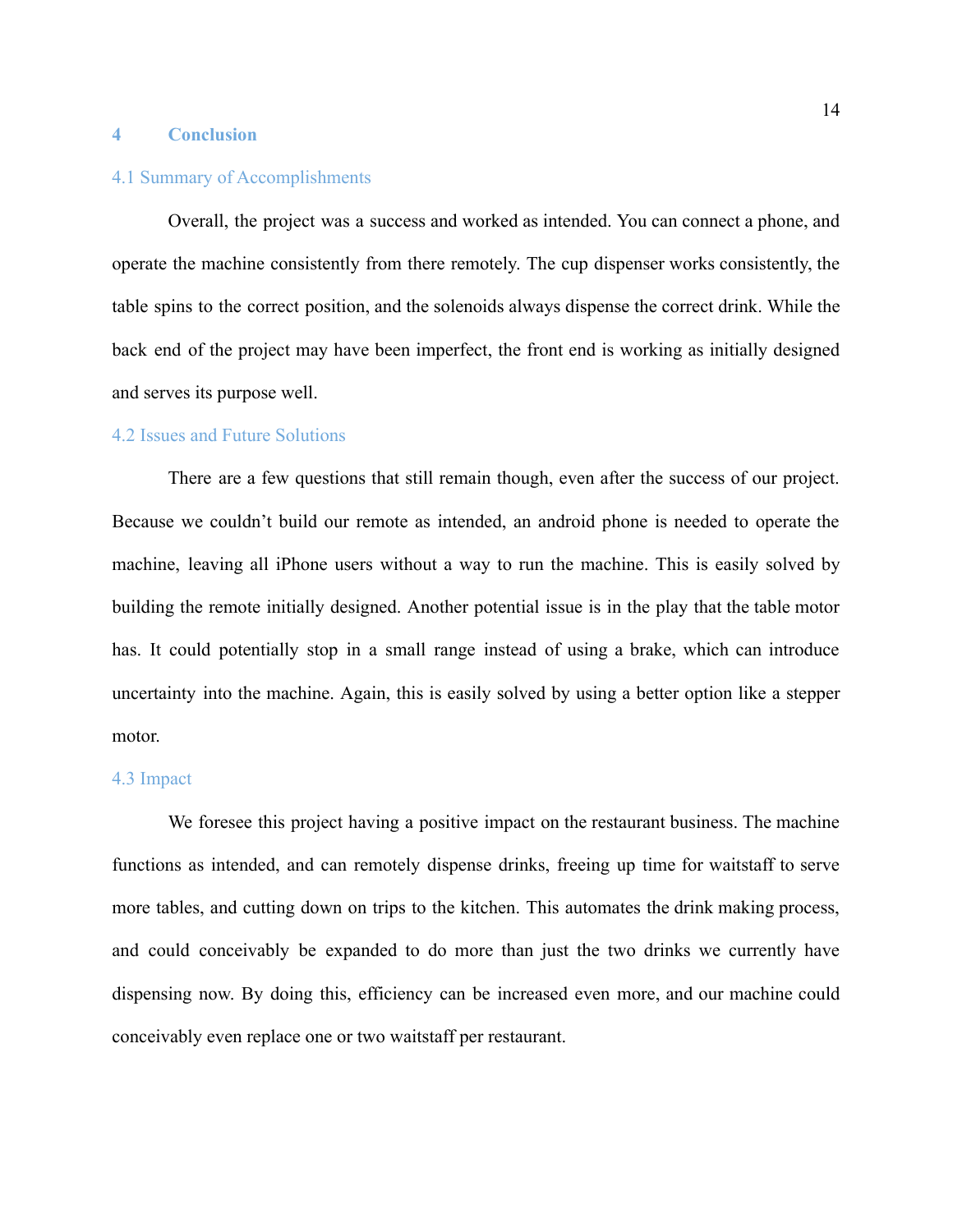#### 4.4 Ethics and Safety

There are a few safety concerns with making a machine like ours. First of all, it will need to be cleaned periodically, so that bacteria doesn't grow inside. We can do this by running warm, soapy water through the machine to flush out any leftover drink, and clean the tubing too. The dispenser also has moving parts that can create a pinch point. This can be partially combated by shrouding moving parts like servos, but the exterior will still move. However, since it is an autonomous machine, people shouldn't need to be around while it is moving. Warning labels will be applied in case though, so that people are aware of the pinching dangers. We will also have electronics around liquids, so those will be waterproofed and elevated as well to prevent short circuits and shock hazards.

We have followed the IEEE code of ethics in all ways possible. We designed our machine to be safe and not cheap, and to protect the users from harm when operating the device. We got outside opinions when necessary, and credit all help which we receive. We held each other accountable to this code of conduct, and made sure that all tenants were and still are being followed. The full code of ethics can be found [here](https://www.ieee.org/about/corporate/governance/p7-8.html).

# 4.5 Acknowledgements

We would like to thank our TA, Akshat, and the machine shop for their help with this project. Without the machine shop's help building the physical device, we would not have come anywhere close to finishing this project. Our TA was super helpful, guiding us through the project and answering any questions we had.